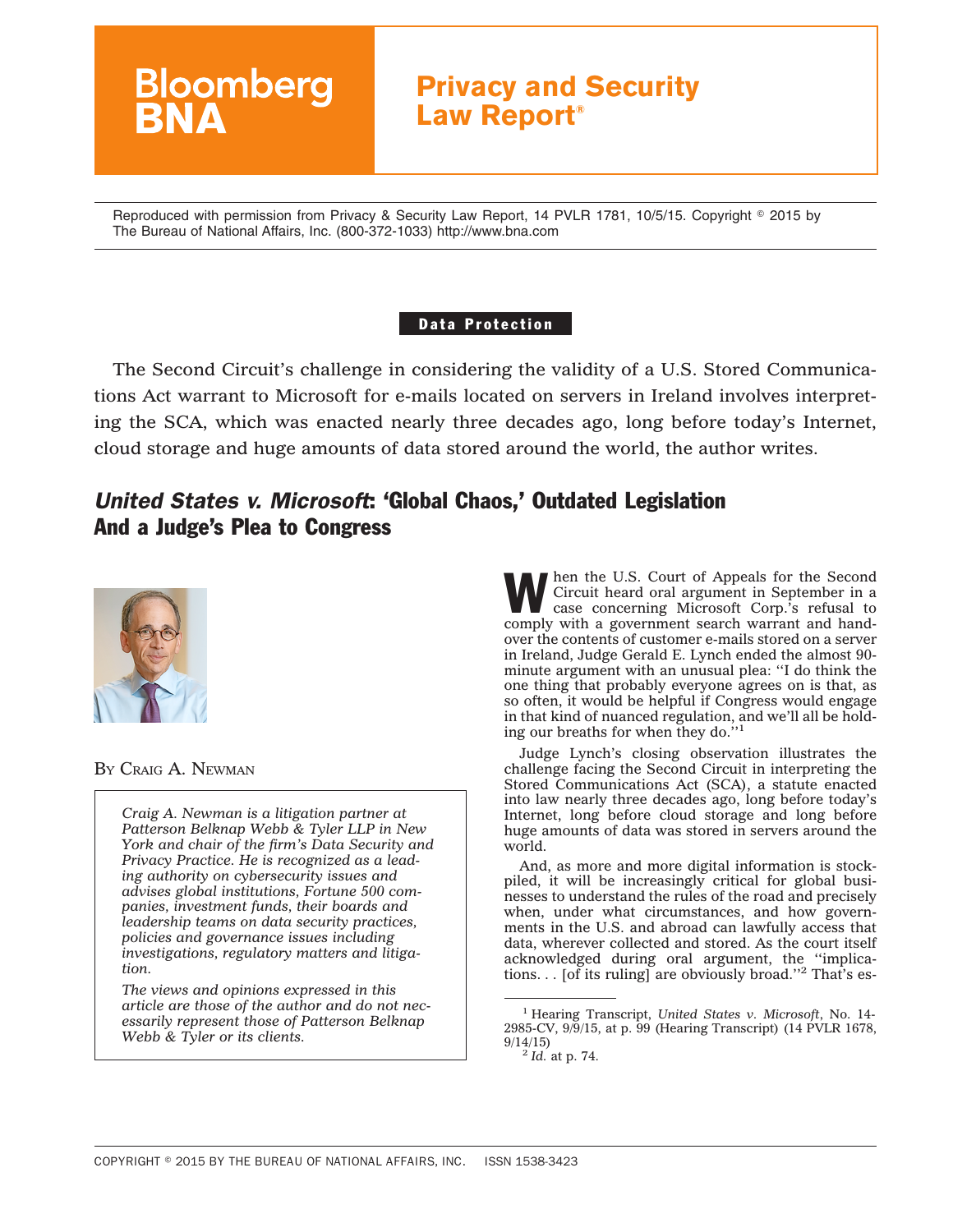pecially so as our digital universe expands. By one estimate, the digital universe – meaning the data we create and copy – will reach 44 zettabytes or 44 trillion gigabytes by 2020. That means within the next five years there will be as many digital bites as stars in the universe.<sup>3</sup>

The three-judge panel included Judge Lynch, $4$  a former Columbia Law School professor and U.S. District Judge; Susan L. Carney, former Deputy General Counsel of Yale University; and Victor A. Bolden, a U.S. District Judge for the District of Connecticut, who was sitting by designation.

#### The Facts: Microsoft, DOJ and the SCA

At issue on the appeal is whether a U.S. warrant issued under the SCA can reach data stored on a server in Europe. Microsoft has fought the case for the past two years, starting in December 2013 when, in connection with a drug-trafficking investigation, U.S. law enforcement officials served a warrant on Microsoft at its headquarters in Redmond, Wash.. The warrant sought e-mail traffic including e-mail content associated with an unnamed user's msn.com account. It's not known whether the account belongs to a U.S. or European citizen.<sup>5</sup>

When Microsoft received the SCA warrant, its Global Criminal Compliance team determined that it would comply by producing the account information stored on servers located within the U.S., but would move to vacate the warrant to the extent it sought customer information stored outside the U.S. Because of sophisticated computer technology, Microsoft in the U.S. is able to access information stored on its servers from around the world.<sup>6</sup>

Section 2703(a) of the SCA, enacted in 1986 as part of the Electronic Communications Privacy Act, says:

A government entity may require the disclosure by a provider of electronic communications service of the contents of a wire or electronic communications, that is in electronic storage in an electronic communications systems for one hundred and eighty days or less, only pursuant to a warrant issued using the procedures described in the Federal Rules of Criminal Procedure . . . by a court of competent jurisdiction[.]<sup>7</sup>

Throughout the case, Microsoft has read the statute as prohibiting the application of an SCA warrant beyond U.S. soil. Its position is based, in part, on the statutory language that the warrant must be issued ''using the procedures described in the Federal Rules of Crimi-

 $\frac{6}{7}$  *Id.* at 467-68.<br><sup>7</sup> 18 U.S.C. § 2703.

nal Procedure.'' Rule 41 of the Federal Rules of Criminal Procedure states that ''[f]ederal courts are without authority to issue warrants for the search and seizure of property outside the territorial limits of the United States . . . . "8

But Magistrate Judge James Francis disagreed and denied Microsoft's motion to vacate the warrant in April 2014 (13 PVLR 796, 5/5/14). In his ruling, Magistrate Francis concluded that the SCA itself was ambiguous and looked to its legislative history. In so doing, he concluded that an SCA warrant ''is a hybrid: part search warrant and part subpoena.''9 An SCA warrant is obtained by demonstrating probable cause to a magistrate. But, once the SCA warrant is issued, it functions more like a subpoena because it is merely served on an Internet Service Provider (ISP)—with the onus shifting to the recipient to look for responsive materials and produce them. The SCA warrant does not require the government to enter a company's premises and conduct a physical search and seizure that would be governed by Fourth Amendment protections. With a traditional subpoena, the physical location of the documents sought isn't relevant but what matters is whether the documents sought are within the possession, custody or control of the recipient.<sup>10</sup>

Magistrate Francis also concluded that, while the legislative history wasn't a model of clarity, it suggested that the SCA warrant did not call for extra-territorial application. He cited a House Report accompanying a 2001 amendment to the SCA that looked to the operation of Rule 41. The report compared ''where the property is located'' with the location of the ISP, not the location of any server."<sup>11</sup>

Finally, Magistrate Francis looked to the practical implications of not enforcing the SCA warrant. For technical and customer service reasons, data is stored on servers located close to a user's residence. Because an ISP isn't required to verify the residence of a user, wrongdoers could provide false information to an ISP, have their e-mail data reside abroad and escape the reach of U.S. law enforcement. Further, if the SCA warrant wasn't enforced, the government would be required to use the Mutual Legal Assistance Treaty (MLAT) process, which is sometimes considered unwieldly. Magistrate Francis also noted that the U.S. has MLAT treaties with only 60 countries, suggesting that some information would be beyond the reach of U.S. law enforcement. An MLAT is an agreement between the U.S. and a foreign government to facilitate cooperation between law enforcement authorities for search warrants and court orders.<sup>12</sup>

In July 2014, Judge Loretta A. Preska of the U.S. District Court for the Southern District of New York affirmed Magistrate Francis's order from the bench, hold-

<sup>3</sup> John Gantz and David Reinsel, *The Digital Universe in*

<sup>&</sup>lt;sup>4</sup> Judge Lynch was the author of a 97-page decision handed down by the Second Circuit in May 2015 which ruled the oncesecret National Security Agency (NSA) program that collected bulk phone records of U.S. citizens was illegal under a provision of the USA PATRIOT Act (14 PVLR 822, 5/11/15). The ruling was the first time a Federal appellate court had reviewed the NSA phone records program. Prior to Judge Lynch's ruling, the data collection was approved by judges serving on the Foreign Intelligence Surveillance Court, or FISA court, a secret

 $^5$   $\!In$   $\!re$   $\!W\!arrant,$   $\!15$  F. Supp. 3d 466, (No. 13-MJ-2814) , ECF No. 80.

<sup>8</sup> *Id.* at 470 (quoting 18 U.S.C. § 2703(a)(2012). *See also*

<sup>&</sup>lt;sup>9</sup> *Id.* at 471-72.<br><sup>10</sup> *Id.* 11 *Id.* at 473-74 (quoting H.R. Rep. No. 99-647, at 32-33 (1986)). *See also* Orin Kerr, *What Legal Protections Apply to e-mail Stored Outside the U.S.?*, The Washington Post: Volokh Conspiracy (July 7, 2014). <sup>12</sup> *In re Warrant*, 15 F. Supp. 3d at 474-77.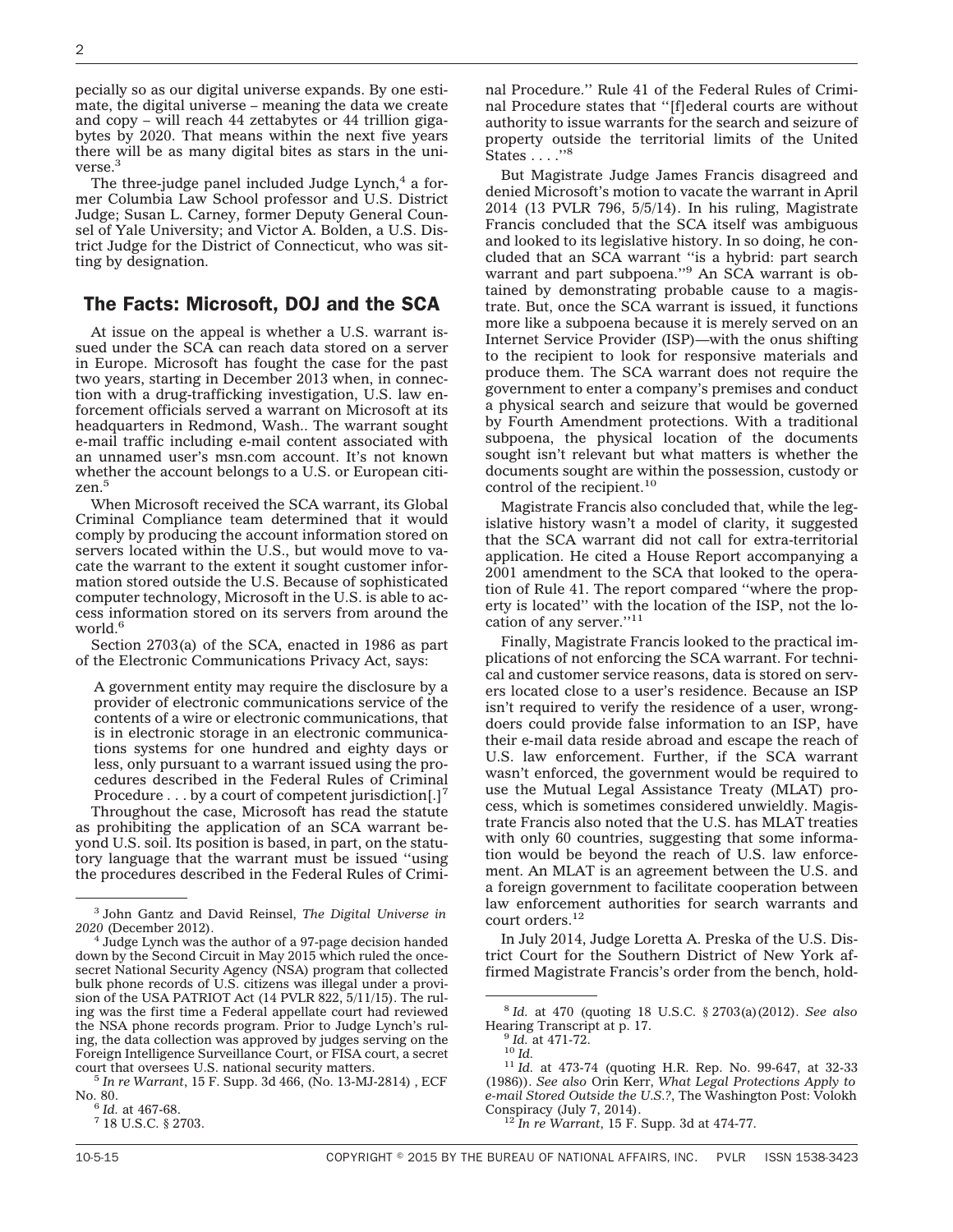ing that the key issue was one of control over the user's information and not its physical location.<sup>13</sup>

On appeal before the Second Circuit, Microsoft's argument was straightforward: the SCA warrant requires an extra-territorial search because the information sought resides on a data server outside U.S. borders. Because there is a presumption against extraterritoriality in U.S. law coupled with the fact that the SCA does not provide for extra-territorial reach, a warrant issued under that statute cannot reach data stored outside the  $U.S.<sup>14</sup>$  Microsoft also argued that the proper method of seeking such material was through an MLAT. In fact, there is an MLAT in place between the U.S. and Ireland. In an amicus filing, the Government of Ireland noted that it ''would be pleased to consider, as expeditiously as possible, a request under the treaty, should one be made.''15

The government disputed that the SCA warrant implicates the presumption against extraterritoriality, arguing that Microsoft is a U.S. corporation, had access in the U.S. to the server in Ireland, and was therefore required to comply with the warrant.<sup>16</sup> Further, the government argued that, as the custodian of Microsoft's corporate and business records, the user's e-mail was a Microsoft ''business record'' and therefore subject to disclosure.<sup>17</sup> Microsoft took issue with the government's characterization of the e-mail as a business record, arguing that they were personal documents belonging to the account holder and not the company. During argument, Microsoft's lawyer told the court that ''[t]his notion of the government's that private e-mails are Microsoft's business records is very scary.''18

The back-and-forth during oral argument focused on three key issues:

# Textual Interpretation of the Stored Communications Act: Extraterritoriality, Disclosure or Storage?

Judges Lynch and Carney pressed counsel on both sides for textual indications in the SCA that speak to extraterritoriality.19 Microsoft's position was that because neither the text of the SCA, nor any expression of Congressional intent suggested otherwise, the presumption against extraterritorial application of U.S. law applied with full force. Under the circumstances, Microsoft argued that the U.S. should stick to the traditional MLAT process – especially since such a treaty was already in place with Ireland – to seek the e-mail traffic.<sup>20</sup>

The government's argument was based on the proposition that, so long as a U.S. company maintains care, custody or control of information called for by a court order, the physical location of that information is not relevant: ''[T]he SCA is all about disclosure, not storage," argued the government's lawyer.<sup>21</sup>

## International Relations and Foreign Policy Implications

The undercurrent of several questions from Judges Lynch and Carney focused on the MLAT process itself and the fact that such a mechanism between the U.S. and Ireland did in fact exist but wasn't used in this case. Indeed, in an amicus brief, the Irish government noted that it stood ready to promptly facilitate the MLAT process.22

Microsoft urged the court to interpret the SCA in a way that ''creates the least international discord[,]'' and that by affirming the lower court rulings, it risked setting off ''global chaos'' and encouraging other nations to enact SCA-type laws, which would open the door to requiring companies in the U.S. to turn over customer information including that belonging to American citizens.23

Microsoft urged the court to interpret the SCA in a

way that ''creates the least international discord.''

Judge Carney pressed the government on this point, asking whether ''a German court requiring disclosure of a provider in Germany, regardless of where its servers are kept or who it's providing service to, can require the disclosure to happen there and U.S. customers or users can be effected but it should be of no concern to us. Is that right?'' The government conceded that it should be of ''some concern'' but that, under principles of international law, it was the "norm."<sup>24</sup>

Judge Lynch also pressed on the question of whether production of the e-mail would violate either Irish or European Union data privacy protections. In responding, Microsoft pointed to excerpts from two amicus briefs which indicated that U.S. and EU privacy protections were distinct in this respect and that the e-mail should only be produced through the MLAT process or by order of the Irish courts.<sup>25</sup>

Judge Lynch raised the broader issue of whether the political or international implications requiring production of material stored abroad was a question more appropriately addressed by other branches of government. ''We don't do foreign relations,'' he said, suggesting that if a law as enacted by Congress and implemented by the Executive branch stirs up international discord, that's not a question for the courts. Said Lynch, ''If Congress passes a law and the executive wields it like a blunderbuss in such a way as to cause international tensions, that's for them to worry about.''26

<sup>&</sup>lt;sup>13</sup> Brief of Appellant Microsoft Corporation at p. 14 (Appellant's Brief) (13 PVLR 1416,  $8/11/14$ ).

 $14$  Appellant's Brief at pp. 18-33; Hearing Transcript at pp. 34-35;  $\frac{12-44}{15}$  Brief of Amicus Curiae Ireland at p. 4.<br><sup>15</sup> Brief of the United States of America at pp. 36-44.<br><sup>17</sup> Id. See also Hearing Transcript at p.81.<br><sup>18</sup> Id. at pp. 24-27; p. 98.<br><sup>19</sup> Id. at pp. 6-8; 14-15

<sup>21</sup> *Id.* at 55-56; 71; <sup>22</sup> *Id.* <sup>23</sup> *Id.* at pp. 32-33; 39 <sup>24</sup> *Id.* at 56-57. <sup>25</sup> Id. at pp. 91-95. *See also* p. 57-58 for the government's rebuttal to the point that U.S. and Irish data privacy laws conflict.26 *Id.* at pp. 13-14.